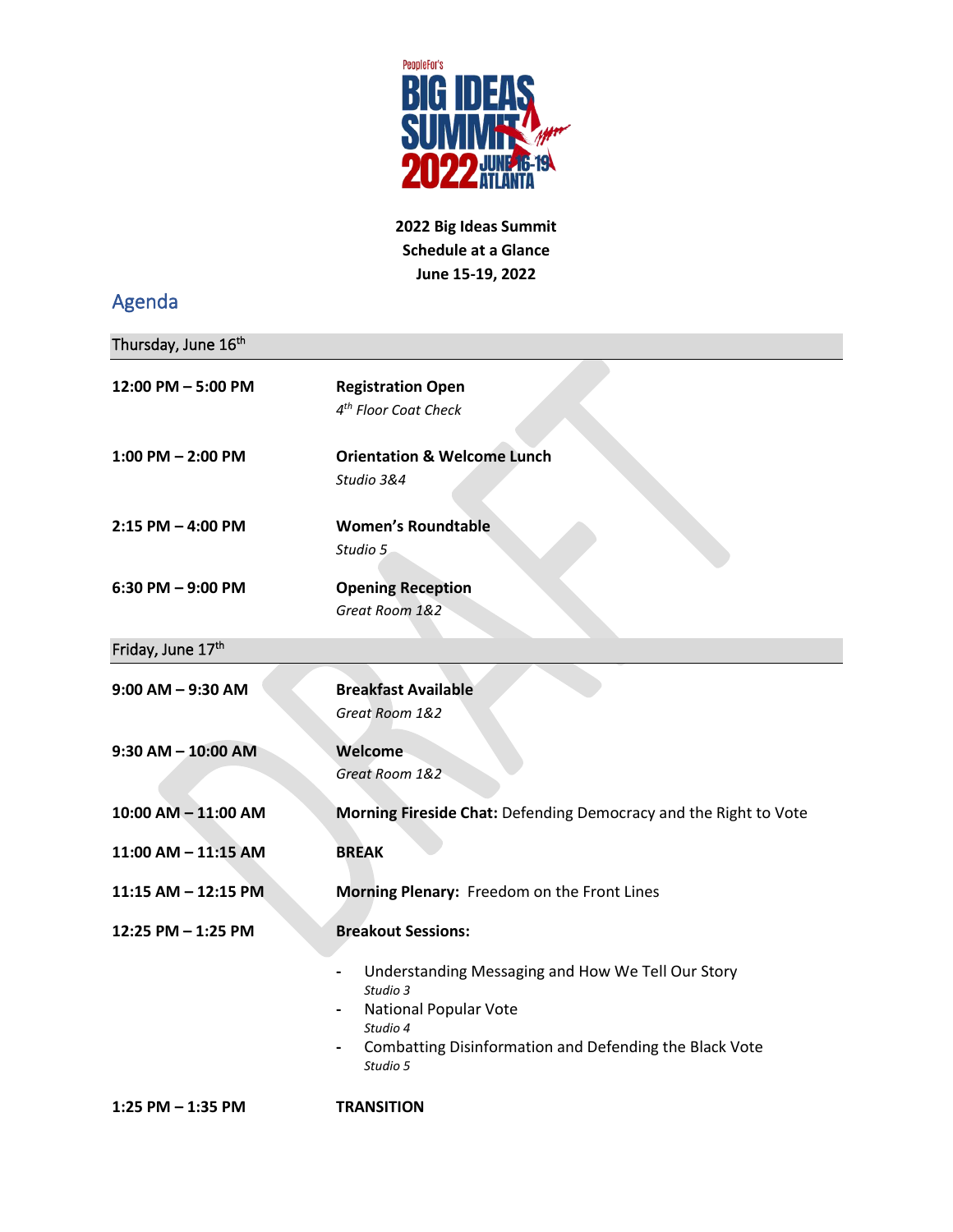

| 1:35 PM $-$ 2:30 PM    | <b>LUNCH - TED-Style Talks</b>                                                                                                                                                                                                          |
|------------------------|-----------------------------------------------------------------------------------------------------------------------------------------------------------------------------------------------------------------------------------------|
|                        | Great Room 1&2                                                                                                                                                                                                                          |
|                        | Taxation without Representation: DC Statehood and Democracy in<br>the Nation's Capital<br>Black Women Could Save Democracy, But Only if We Save Ourselves<br>$\overline{\phantom{a}}$<br>In the Process<br>Faith & Reproductive Justice |
| $2:30$ PM $- 3:45$ PM  | Afternoon Plenary: America was Never America': Democracy, Race-<br>Based Violence, and the Struggle for Justice in Black America<br>Great Room 1&2                                                                                      |
| $3:45$ PM $-$ 4:00 PM  | <b>BREAK</b>                                                                                                                                                                                                                            |
| $4:00$ PM $-5:00$ PM   | Afternoon Fireside: Where Do We Go from Here - Community or<br>Chaos?: Healing our Divisions and our Democracy through Bold<br><b>Progressive Action</b>                                                                                |
|                        | Great Room 1&2                                                                                                                                                                                                                          |
| 5:00 PM                | <b>Close out</b>                                                                                                                                                                                                                        |
| 5:30 PM                | Caucus space available                                                                                                                                                                                                                  |
| $6:30$ PM $-8:00$ PM   | <b>Legacy Hour</b><br>Studio 5                                                                                                                                                                                                          |
| Saturday, June 18th    |                                                                                                                                                                                                                                         |
| $9:00$ AM $-$ 9:30 AM  | <b>Breakfast Available</b><br>Great Room 1&2                                                                                                                                                                                            |
| $9:30$ AM $-$ 10:30 AM | Morning Fireside Chat: Faith, Activism, Advocacy, and the Fight for<br>Justice<br>Great Room 1&2                                                                                                                                        |
| 10:45 AM - 11:15 AM    | The State of Police Violence and Reimagining Public Safety<br>Great Room 1&2                                                                                                                                                            |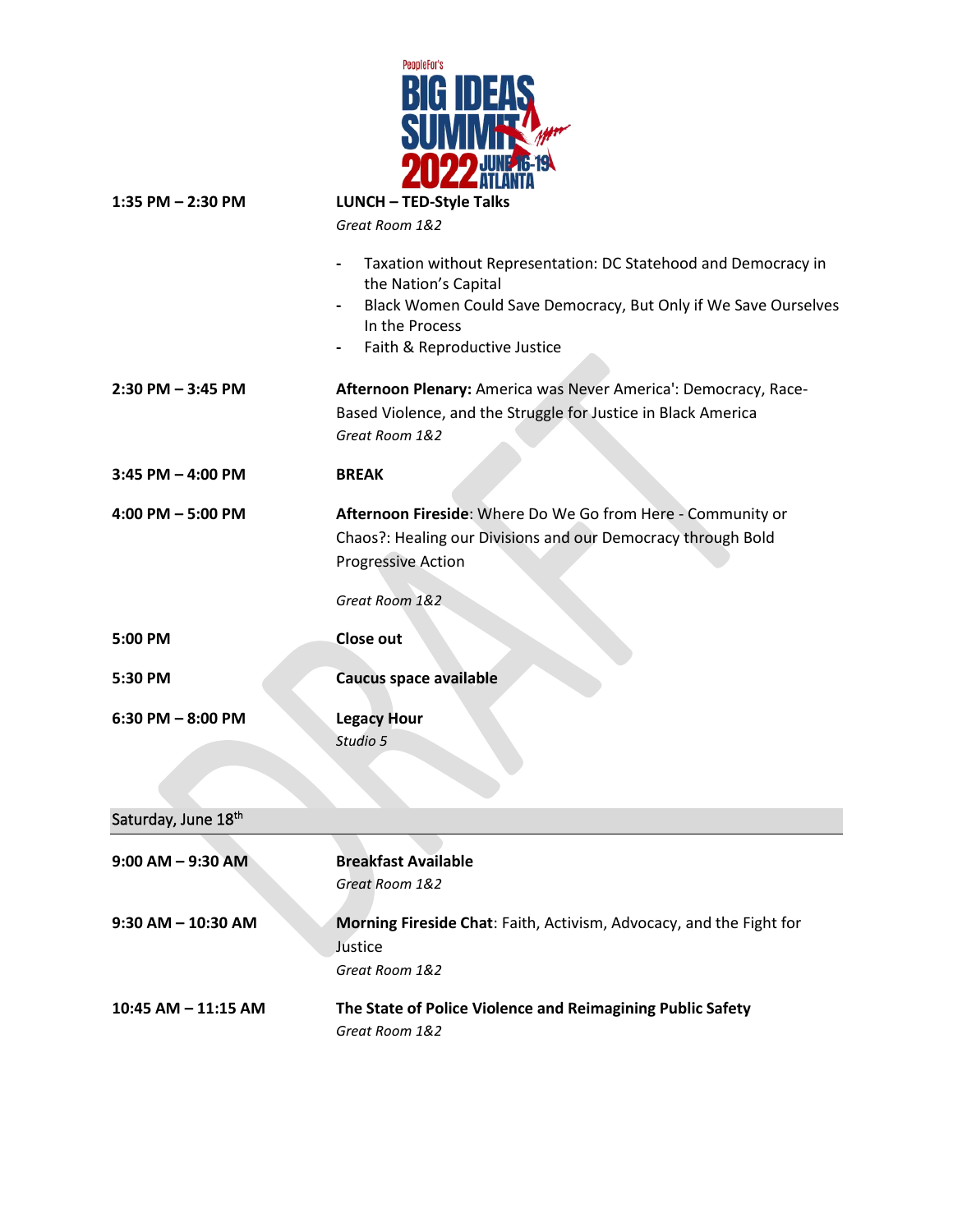

| 11:15 AM - 12:15 PM   | Morning Plenary: Building Community and Coalitions for Change -<br>Lessons from the Field<br>Great Room 1&2                                                                                                                                               |
|-----------------------|-----------------------------------------------------------------------------------------------------------------------------------------------------------------------------------------------------------------------------------------------------------|
| 12:15 PM - 12:25 PM   | <b>TRANSITION</b>                                                                                                                                                                                                                                         |
| 12:25 PM - 1:25 PM    | <b>Breakout Sessions:</b>                                                                                                                                                                                                                                 |
|                       | Christians Against Christianity: How Right-Wing Evangelicals Are<br>Destroying Our Nation and Our Faith<br>Studio 4<br>Engaging the Opposition - Police Unions and Barriers to Progress<br>Studio 5<br><b>Progressive Governance Training</b><br>Studio 6 |
| $1:25$ PM $-1:30$ PM  | <b>TRANSITION</b>                                                                                                                                                                                                                                         |
| $1:30$ PM $- 2:15$ PM | LUNCH Briefing: All Safe: Transforming Public Safety<br>Great Room 1&2                                                                                                                                                                                    |
| 2:15 PM - 2:30 PM     | <b>GROUP PHOTO</b>                                                                                                                                                                                                                                        |
| 2:30 PM - 3:30 PM     | Afternoon Plenary: Signs of Progress: The Ithaca Model and Mayors<br>Delivering on Bold Solutions to Police Violence<br>Great Room 1&2                                                                                                                    |
| 3:30 PM - 3:45 PM     | <b>BREAK</b>                                                                                                                                                                                                                                              |
| 3:45 PM - 5:00 PM     | Afternoon Fireside: Public Safety Beyond Policing: Calls to Invest in<br><b>Creating Truly Safe Communities</b><br>Great Room 1&2                                                                                                                         |
| 5:00 PM               | <b>Close out</b>                                                                                                                                                                                                                                          |
| 7:00 PM               | <b>Women's Dinner</b>                                                                                                                                                                                                                                     |